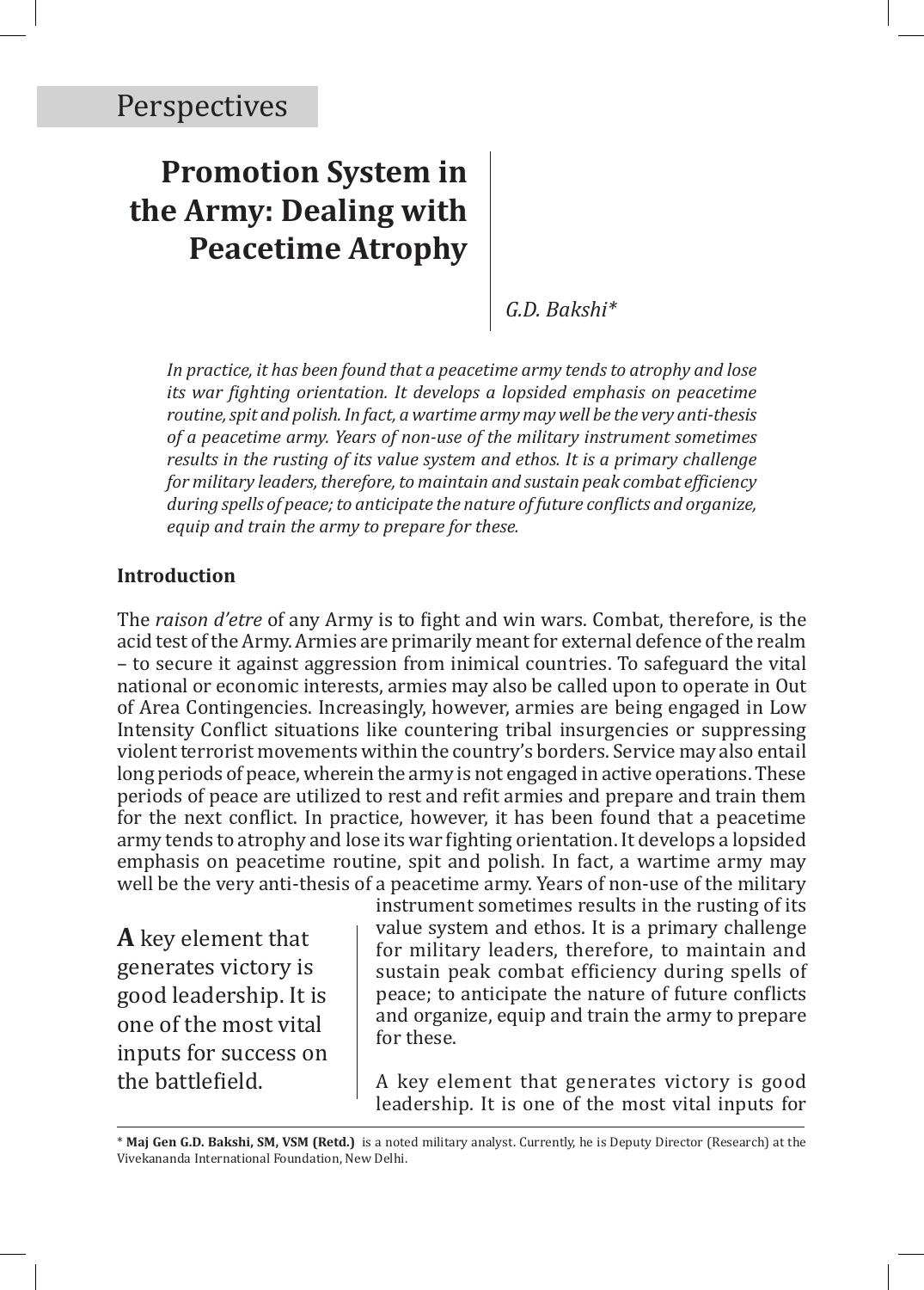success on the battlefield. It is therefore vital for any army to nurture its leadership talent, to identify it early on and develop its knowledge and skills; and equip them to shoulder higher command and staff responsibilities.

The Indian Army had inherited highly functional and effective training methodologies and systems for developing its military leadership. The Indian Junior Military Leadership has always been of a very high calibre. India inherited the Regimental System from the British and it has continued to produce motivated and well bonded units that are effectively led and managed. The Career Management System in the Indian Army is driven primarily by the Annual Confidential Reports (ACR) rendered on the officers. This carries out a qualitative evaluation of the officers' performance and potential on a nine-point rating scale. Various qualities are tested out and rated on a scale of 1 to 9. The ACR also includes a pen picture and recommendations for promotion and future employment. By and large, this system has worked well and thrown up a reasonably competent leadership at all levels. This leadership – especially the junior leadership, has performed effectively in all wars since independence. In 1947-48, the Indian Army was fresh out of the Second World War and performed brilliantly in J&K and Hyderabad. However, a long decade of peace, thereafter, served to corrode its combat ethos. A pacific civilian leadership mistrusted the Army, as the last outpost of the Raj. The coup in Pakistan heightened this mistrust and the Army was downgraded in the warrant of precedence. Direct interface between the political authority and senior military

**D**irect interface between the political authority and senior military leadership was largely eliminated. The emphasis on soft power had a fairly debilitating influence on the Army.

leadership was largely eliminated. The emphasis on soft power had a fairly debilitating influence on the Army. It was starved of resources and outspoken, but professional officers were sidelined in favour of those deemed more pliant. The rising star of the Army before 1962 was a politically connected General from the Army Service Corps, who seemed all set to become the Chief of the Army. A general from the Supply Corps becoming the Chief would have been unheard of in any Army. It only highlighted the state of affairs and the canker that had set in the vitals of peacetime Army of the 1962 era. This subsequently bred the disaster of the 1962 War with China, where the Indian army suffered an uncalled for humiliation.

**The Era of Professionalism:** However, 1962 was a great blessing in disguise. It provided a major challenge from the environment. It led to a massive expansion and modernization of the Indian Army. Pakistan panicked and launched the 1965 War to seize Kashmir by force to press home its relative edge in major weapon systems, while it lasted. Gen J N Chaudhary is credited with turning the demoralized Indian Army around. He was a combat veteran, who had successfully led the Hyderabad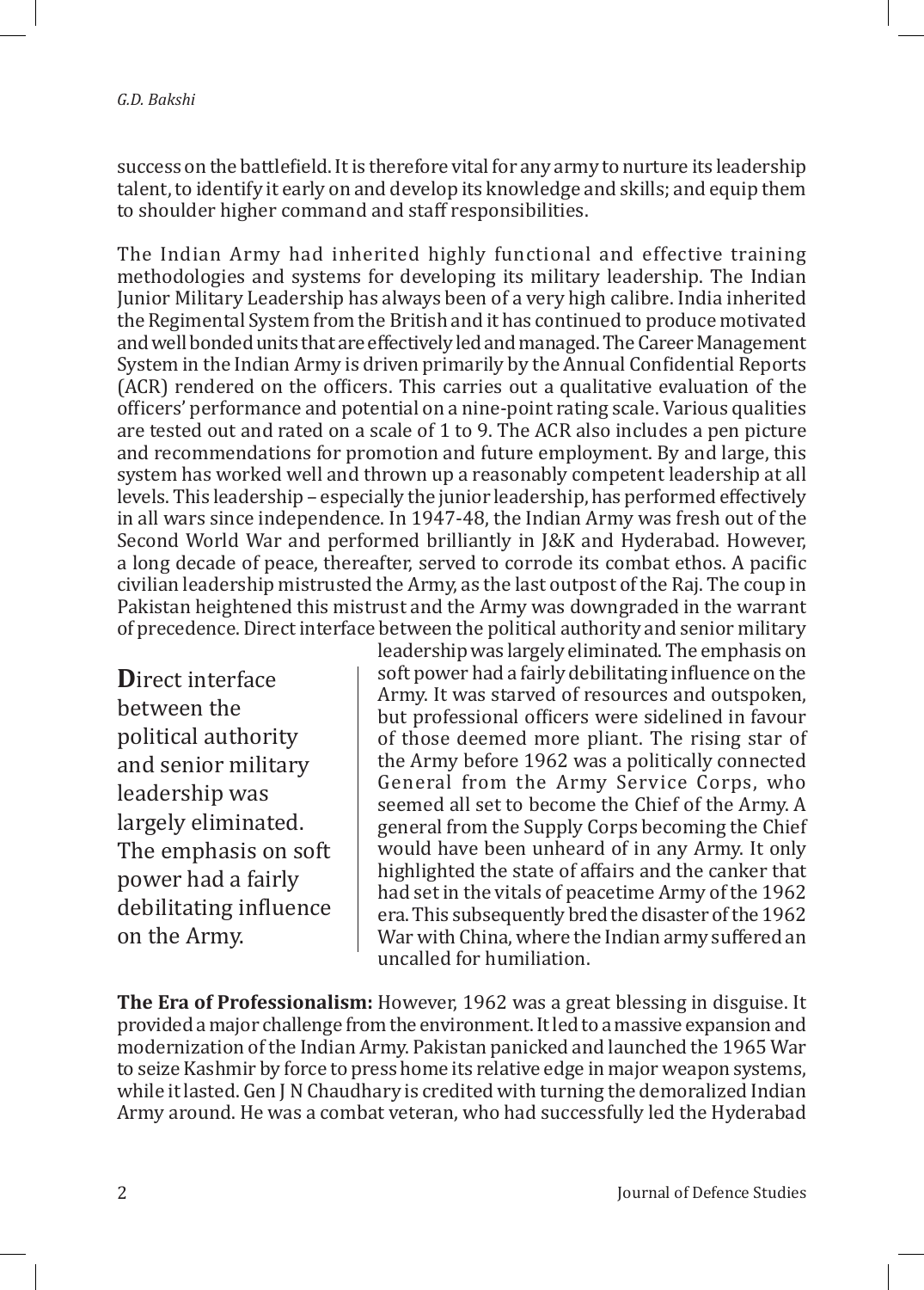and Goa operations. Lt Gen Harbaksh Singh was another combat veteran, who led the Western Command in 1965 and did very well. Pakistan was forced to recoil from Kashmir and its First Armoured Division was badly mauled. The post 1965 Indian Army saw a series of combat veterans rise to the top. These included the charismatic and brilliant Field Marshal Sam Manekshaw, who led the Army to its greatest victory in historical terms. There were good theatre commanders like Lt Gen J S Aurora of Eastern Command; his brilliant Chief of Staff Gen JFR Jacob (the Strategic Mastermind); and Lt Gen Inder Gill, the DGMO. There were brilliant Field Commanders like Lt Gen Sagat Singh; Lt Gen Raina; Maj Gen Krishnarao; Lachman Singh Lehel; Gandharv Nagra and many others. This was the peak era of professionalism in this Army. The acid test of combat threw up excellent field commanders and military leaders, who were world class. A combat experienced military leadership was thrown up by virtue of its task accomplishment on the battlefield; and proven functional excellence at war fighting.

Gen Krishnarao (of Bangladesh War fame) became the Army Chief and mentored brilliant and talented officers like Gen K Sundarjee; Lt Gens Chibber and Hanut Singh, who led the mechanization of the Indian Army; and later oversaw its Out of Area involvements in Sri Lanka and Maldives;

and also quelled tribal insurgencies in the North East and a vicious terrorist movement in the Punjab. Then came Pakistan's Proxy War in J&K, which threw up good field commanders like Gen Padmanabhan and Lt Gen Rustom Nanavaty and a whole crop of fairly effective Battalion, Brigade and Divisional Commanders. The Indian Military leadership did well in the Kargil War and the Junior Leadership was particularly inspiring.

**T**he Indian Military leadership did well in the Kargil War and the Junior Leadership was particularly inspiring.

## **Post Pokhran: The Second Era of Extended Peace**

Post Pokhran (1998), an unfortunate impression seems to have gained currency that war or conventional conflict is no longer a viable policy option. That precisely was the deep-rooted mindset of the pacific civilian leadership of the 1950s and early 1960s era. They refused to recognize that serious local military conflicts could erupt on our borders. Nuclear war they felt, had made war impossible. This was the trenchant civilian mindset that scoffed at the very idea of a War with China. It refused to let the Army prepare for one. Its faith in personalized diplomacy was supreme. This had a highly debilitating impact on the Indian Army. The entire combat experienced leadership of World War-II and J&K was largely wasted out or sidelined. We saw the strange phenomenon of an Officer from the Service Corps (who had not heard a shot being fired in anger), aspiring to become the Chief as purely extraneous considerations of civilian patronage. That was the lowest point of this Army.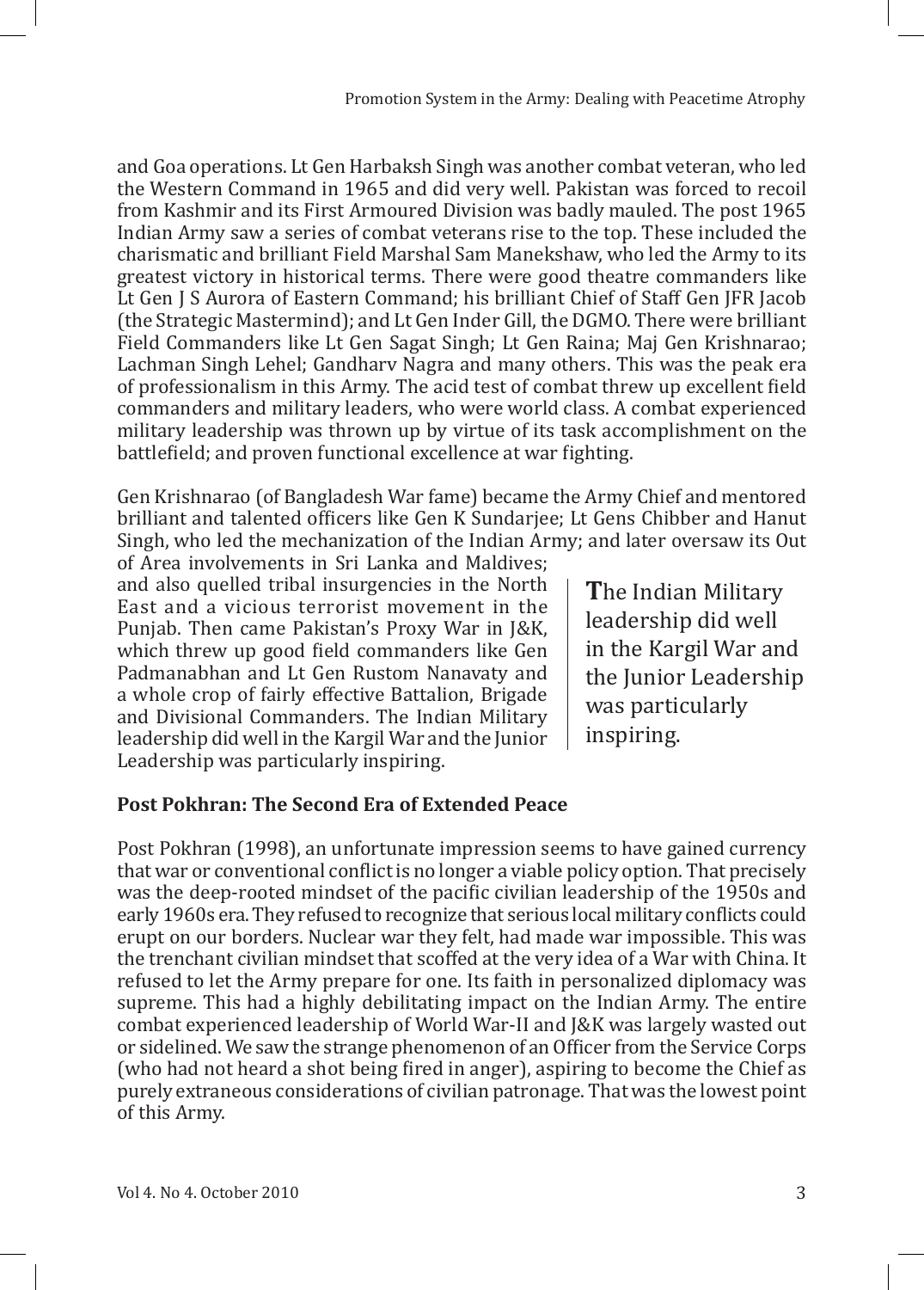What has been the impact of this second long era of peace on our military leadership, promotion system and organizational health and values? The current Army Chief on taking over specifically lamented the state of the Army's organizational health and promised to restore its value system and ethos.

**Impact on the Promotional System:** Long eras of peace lead to a rust and corrosion of the instruments of war fighting. Preserving the essential combat ethos of the Army through such spells is a major challenge. Combat provides the acid test of functional effectiveness and combat and combat performance appraisal. Unfit Commanders are swiftly weeded out because the performance parameters in combat are highly visible, stringent, objective and easily measurable, in terms

**P**eacetime environments lead to high degrees of subjectivity and a distortion of values. of end results. Peacetime environments lead to high degrees of subjectivity and a distortion of values. Normally, hard and realistic training acts as a substitute to war in peacetime. Unfortunately, some years back, some very senior commanders aired the view that this Army was overstrained and overextended in Counter Insurgency and Counter Terrorist Operations and needed rest! They went

ahead and reduced the periodicity and scale of military exercises in peace stations. This has led to the following anomalies/distortions:-

- There is a strange tendency to inflate/overrate reports of officers posted in peace stations. Almost every officer in a peace station is rated above average and many are outstanding. What are the objective conditions that permit such an inflated performance appraisal in a peacetime environment? What are the practical challenges and difficulties that the officers face here and must measure up against? There is a tendency towards an exaggerated emphasis on peacetime spit and polish and event management/hospitality related chores, as the only measurable indices of performance. This can lead to a distortion of basic values and combat ethos.
- Another component of the Army is however, engaged in continual Low Intensity Conflict in J&K and the North East. One would have thought that the bulk of good leadership would be thrown up from this component which is being tested under live combat conditions. Strangely, the result of most recent promotion boards show the bulk of these officers falling by the way side in their competition with peers in plush peace postings.

**S**trangely, the result of most recent promotion boards show the bulk of these officers falling by the way side in their competition with peers in plush peace postings.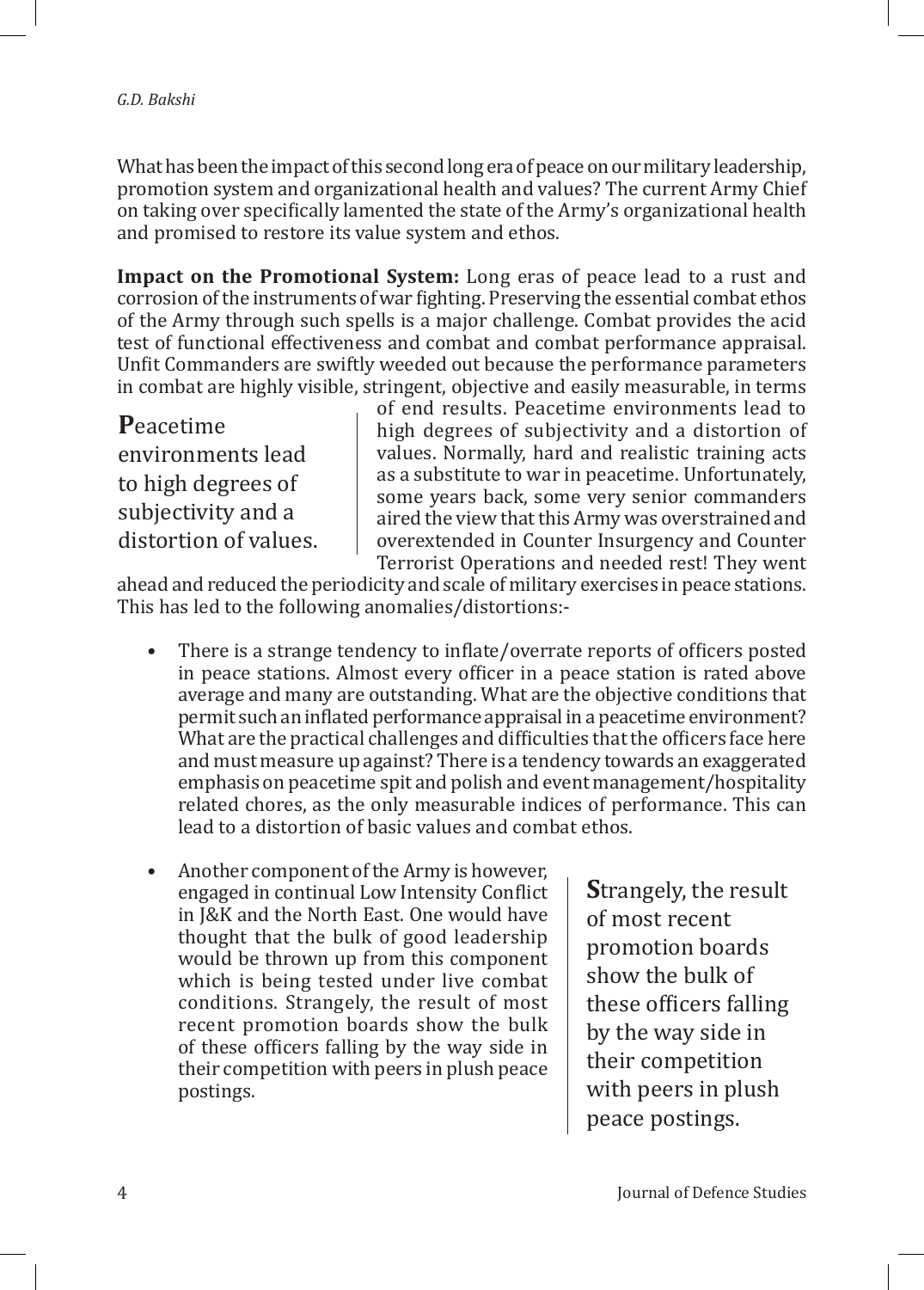**A**n orchestrated media campaign is seeking to demonise the Army and there is an outcry for the removal of the Armed Forces Special Powers Act (AFSPA), which provides the basic legal cover for such operations. The level of stress in such environments is rising due to these negative public perceptions being generated by the media.

• The clearest objective evaluation environment is in such combat situations. Here officers are being increasingly pilloried over the issue of Human Rights (generally of terrorists). An orchestrated media campaign is seeking to demonise the Army and there is an outcry for the removal of the Armed Forces Special Powers Act (AFSPA), which provides the basic legal cover for such operations. The level of stress in such environments is rising due to these negative public perceptions being generated by the media.

• Very fortunately for us, the current Chief is a combat veteran, who has risen from this realistic conflict environment. He is well experienced in conventional combat and Low Intensity Conflict operations. He has taken meaningful steps to stem the rot. One of his first steps on taking charge was to ask for a review of the Army's promotion system that had been revised in his predecessor's tenure, due to negative feedback from the environment. The primary need that has been keenly felt is to nurture combat experience; to identify and mentor promising combat leaders early on, who can win the country's wars. The argument against providing a

combat edge or promotional advantage to officers with combat experience is primarily one of the management. The MS Branch feels it cannot assure every officer a combat tenure. Hence in the interest of equity, the old

promotion system put an officer posted to the Siachen Glacier, J&K or Manipur on par with an officer posted to Delhi and Pune. This totally subverts the combat ethos of the Army. What was worse was the kind of reverse discrimination exhibited against combat veterans in the previous dispensations. Inflated reporting in peace stations led to discrimination against officers posted in combat areas – where so much can go wrong.

**I**nflated reporting in peace stations led to discrimination against officers posted in combat areas – where so much can go wrong.

## **Some Lessons from the US Army**

The US Army is heavily engaged in combat in Iraq and Afghanistan. It gives the greatest respect to combat veterans. Some years back, Brig McMaster, a talented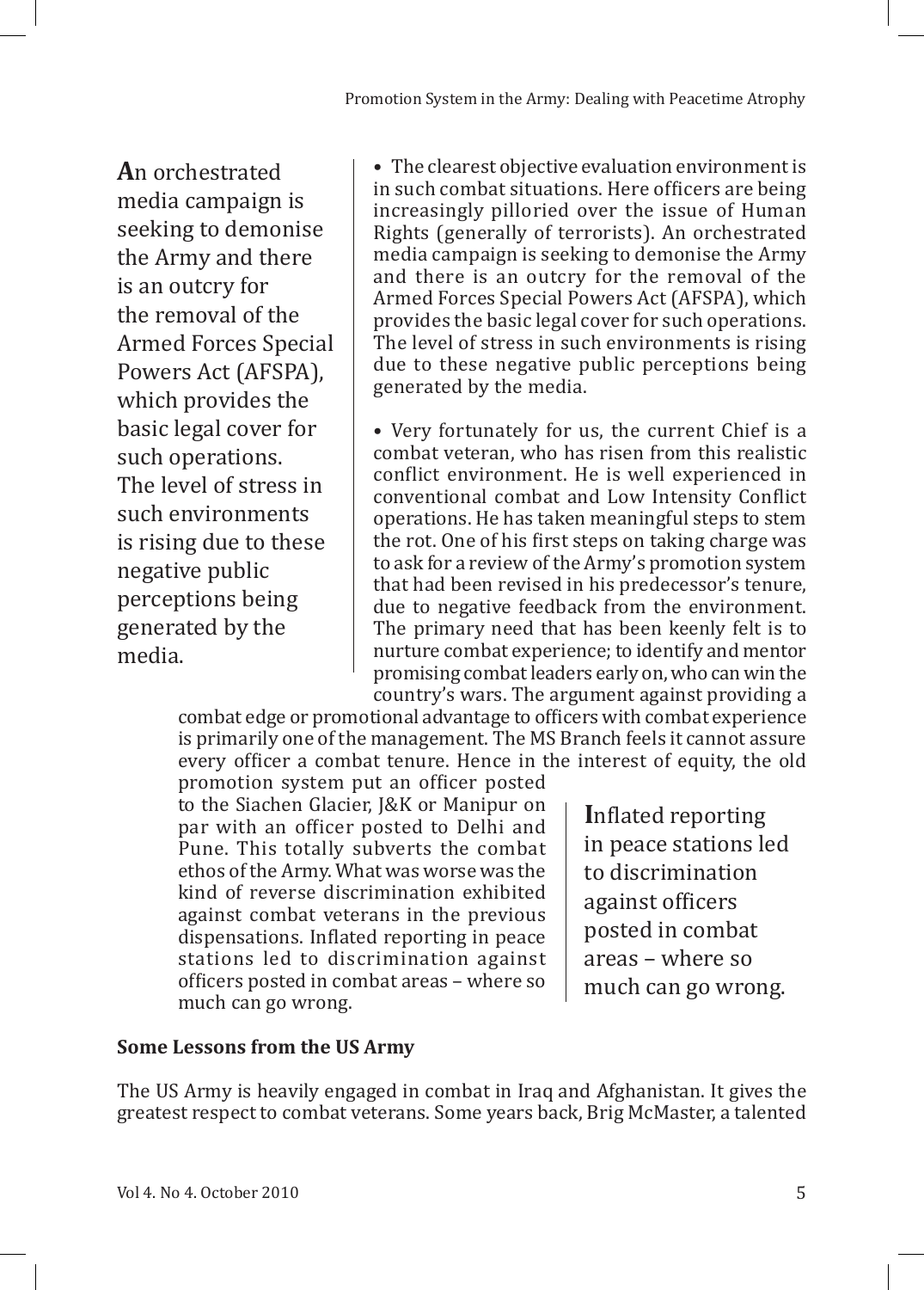American Officer, who had done well in the field in Iraq, was not promoted. It led to an outcry in the US Army. A special board was held and this anomaly was set right.

**Act of US Parliament:** US Military promotions are governed by law. These were covered by Title 10 of the United States Code. This was supported later by the Defense Officers Personnel Management Act (DOPMA) on 13 September 1981. This act was further amended to overcome some unintended anomalies in 1984. This has again been updated on 25 February 2005 in Gen Schoomaker's tenure in terms of Army Regulation No. 8-29.

**Uniformity of Promotion Rules and Procedures between Services:** The US Act enforces uniformity in promotion rules and procedures between the Army, Navy, Air Force and Marine Corps. We need to enact a similar uniform procedure (with minor variations for technical/job specific requirements).

**Joint Operations Staff***:* The US Act seeks to enforce jointness by ensuring that the rate of promotion of officers on Joint Staffs is kept the same as in the Single service HQs/Environments.

**Below the Zone (132) or Accelerated Promotion:** The US Army has a system of Below the Zone Promotion to allow accelerated promotion for outstanding officers who have demonstrated performance and indeed potential clearly superior to those who would otherwise be promoted. This applies only to Majors, Lt Cols or Col ranks and is primarily meant for recognizing good combat performance. By law, the number of officers recommended for BZ promotion cannot exceed 10%. In actual fact, this is being kept between 5 to 7.5%. However by law, the secretary of defense could increase this upto 15%. The whole aim is to identify good combat leaders/ war fighters early on and give them accelerated promotion. This enables the officers of exceptional ability to advance quickly to move to responsible positions and also gives the officers an incentive to perform at their highest potential. It is strange why the Indian Army not only refuses to give good combat leaders a promotional edge/

**T**he primary purpose of Armies is to fight and win wars and officers who show promise in the battlefield must be identified, and nurtured from as early as possible.

accelerated promotion, but in effect (in the earlier dispensations) had begun discriminating against officers serving in such combat assignments, by willy-nilly accepting an inflationary reposting trend for officers in peace stations. The disastrous effects of such a policy on morale and combat motivation can well be imagined.

The primary purpose of Armies is to fight and win wars and officers who show promise in the battlefield must be identified, and nurtured from as early as possible. Soldiers like Field Marshal Sam Manekshaw, Gen Timmy Thimayya, Lt Gen Bhagat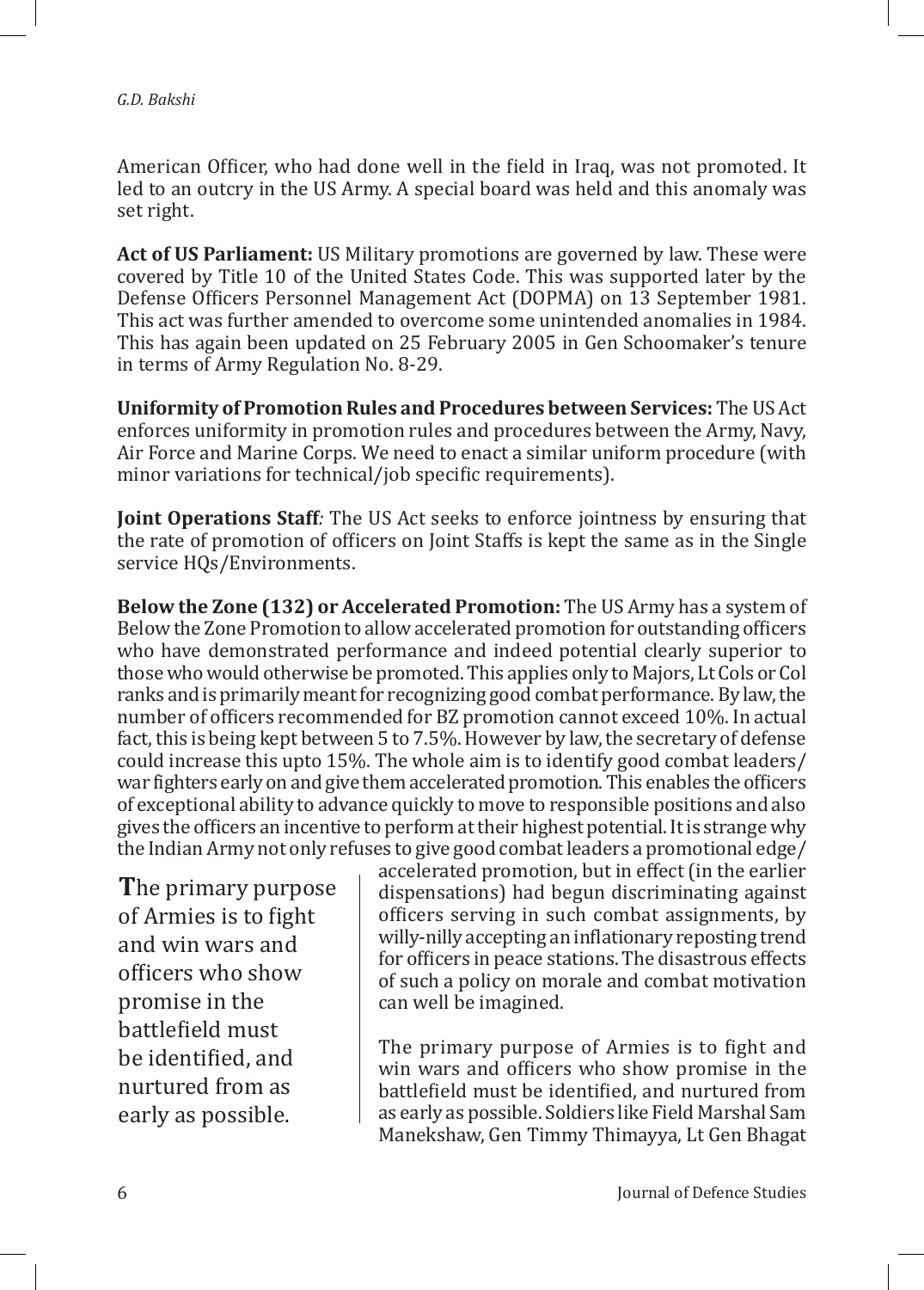and Lt Gen JFR Jacob had fought battles and suffered wounds as young officers. That is why they proved to be such good senior commanders and did well as war leaders. Officers who are very good at event management/hospitality chores should be permitted to migrate to the hotel Industry. They cannot shirk combat and then demand to be promoted to the highest level on the plea that it is not their fault that they were not given an opportunity to go to the battlefield! Once

accelerated promotion is linked to good combat performance, aspiring officers will volunteer for the Rashtriya Rifles (these are almost 6 Divisions worth), the Siachen Glacier or the Special Forces to gain such experience, which will be useful to them, the Army and their country.

In the end, a promotion policy must be transparent and designed to enhance the overall effectiveness of the Army.

**I**n the end, a promotion policy must be transparent and designed to enhance the overall effectiveness of the Army.

- It must meet Army branch/functional area and grade requirements.
- It must provide career incentives.
- The US system seeks to promote officers based on a "whole person" concept" and potential to serve in the next grade.
- It should equally identify and eliminate ineffective officers or those that show any signs of moral turpitude or physical cowardice in the field of battle.

The US Army Promotion Boards look at the following factors:-

- Performance
- Embodiment of Army values
- Professional Attribute and Ethos
- Integrity and Character
- *Assignment History and Professional Development* (This criteria is designed to take care of the peace area specialists, who avoid field service and then clamour for equity on the plea that they never got a chance to show their mettle.)
- Military bearing and physical fitness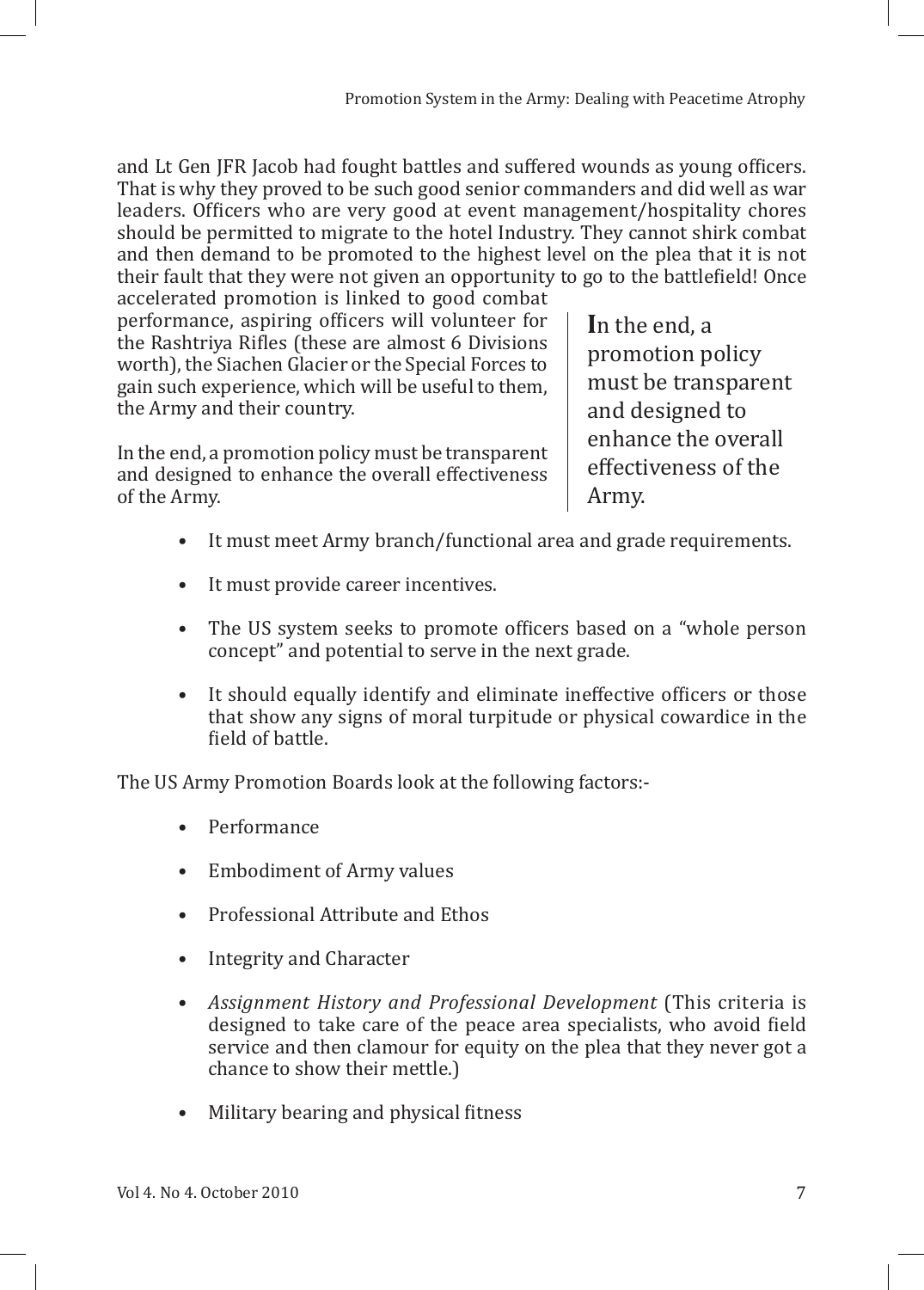**S**pecialists have significant role and responsibility in the Army. Instead of a single traditionally accepted career pattern, multiple paths for advancement must exist and the Army recognizes divergent service needs and individual capacities.

- Attitude, dedication to service
- Military and Civilian education and training

• *Concern for Soldiers and Families* Every US Army selection Board receives a Memorandum of Instructions from the secretary of the Army providing guidance for the selection process. Copies of these memorandums are released to the officers/ corps following approval and public release of the board results. Specialists have significant role and responsibility in the Army. Instead of a single traditionally accepted career pattern, multiple paths for advancement must exist and the Army recognizes divergent service needs and individual capacities.

**Officer Evaluation System:**The Indian system is heavily weighted in favour of the ACR. Though this

is a quantified tool, it is open to aberrations like inflation in reporting for the sake of keeping a happy team – especially in peace station environments and also for negative personal biases. There is a need to give weightage to factors which are seen by the environment as objective – e.g. Combat performance (not necessarily awards, but mission accomplishment) and Course ratings. The US Army Officer evaluation System (OES) identifies the officers most qualified for advancement and assignment to position of increased responsibility. Officers are evaluated on their performance and potential through the following:-

- Duty Evaluation
- School Evaluation
- HQ DA Evaluation

**Duty Evaluation:** The organizational duty evaluation involves personal knowledge of situations surrounding a particular environment for a specified period of time. This need is met by the ACR in our Army.

**HQ DA (Department of Army):** This is accomplished by an "after the fact" assessment of a series of reports on performance over a variety of duty positions and covers the officer's entire career. This not only includes Central Selection Boards of the Army, but also the PERSCOM (Personnel Commands) Officer Management Assessment. This internal assessment is deemed as subjective in the Indian army. This could embody the spoken reputation of the officer and be a criterion for consideration. All appointments to Brigadier and above are